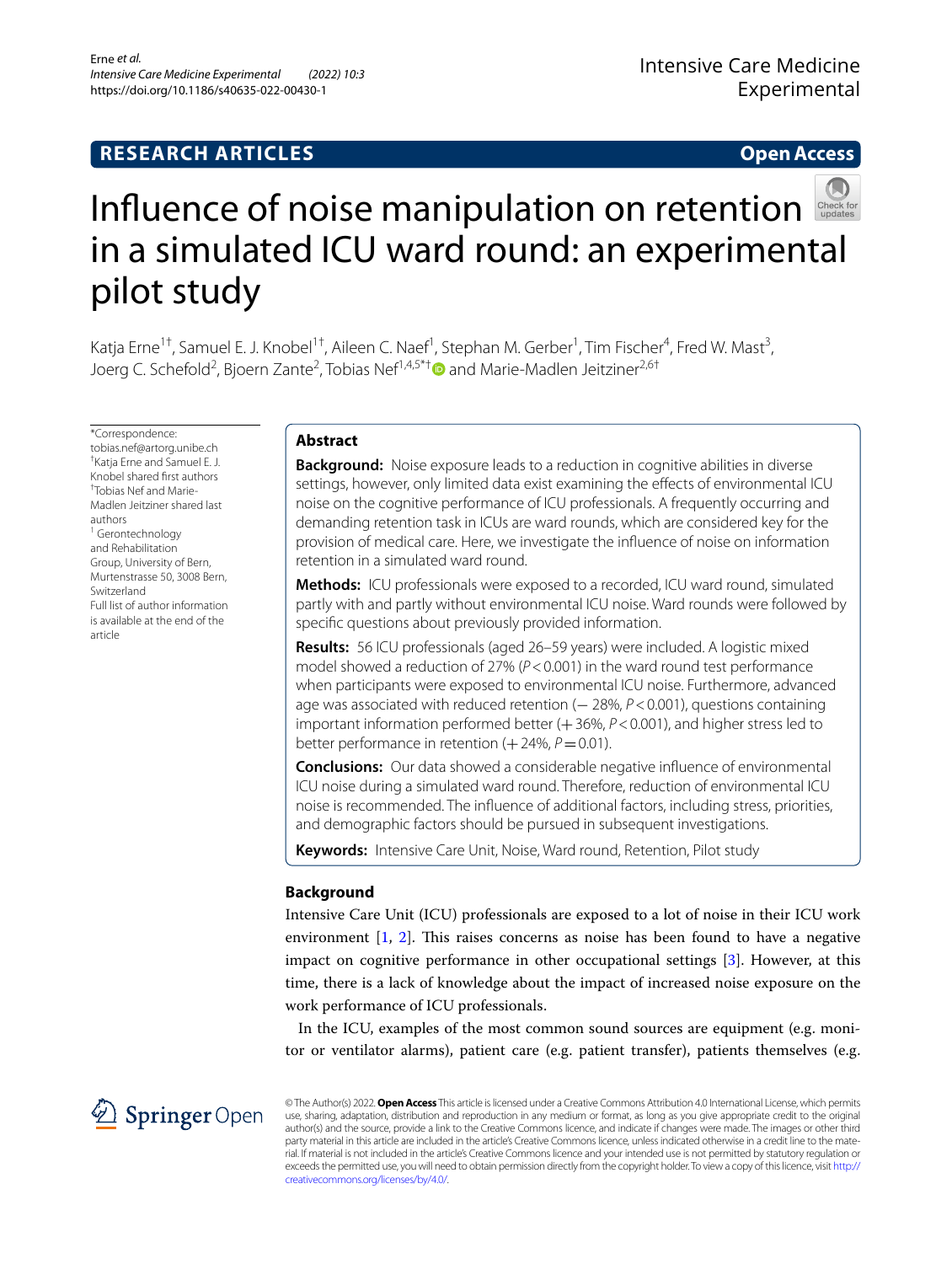coughing), the immediate work environment (e.g. staf conversations), and general background noise [\[1](#page-8-0)]. When combined, ICU sound levels can reach average decibel levels as high as 70 dBA  $(66+6.1dBA)$  [[4\]](#page-8-3). However, the sound levels within the ICU can vary over time [\[4](#page-8-3)], for example depending on proximity to the patient or with the occurrence of group discussions [[5\]](#page-8-4). Specifc to the ICU, and in the context of this study, the sound environment (i.e. patient alarms, coughing, yelling, preparing medication, and equipment sounds), is defned as noise when there is a negative perception associated to it [\[6](#page-8-5), [7\]](#page-8-6). Tis is the case for ICU professionals, as they perceive the aforementioned sounds in their environment as being negative [\[2\]](#page-8-1). Heightened noise levels in ICUs have subjectively been found to induce annoyance and stress, decrease overall well-being, and reduce work performance [\[2](#page-8-1)]. However, as noise is subjective it may in certain circumstances not be perceived negatively, for example for some people the phone ringing may be associated with a positive reaction or memory.

The impact of background noise in a non-hospital setting has been widely discussed in the literature and reduced performance in cognitive functions has been shown, such as in working memory [[8](#page-8-7)], recall [[9\]](#page-8-8), and attention [\[3\]](#page-8-2). Additionally, further factors, such as work experience  $[10, 11]$  $[10, 11]$  $[10, 11]$  $[10, 11]$  $[10, 11]$ , stress  $[12, 13]$  $[12, 13]$  $[12, 13]$ , age  $[14]$ , and motivation  $[10]$  $[10]$  may also influence cognitive functions or work performance. Specifcally, in the hospital setting, limited studies have investigated the noise efect on cognitive performance. One study by Murthy et al., that did look at this, found that medical professionals had lower performance on short-term memory and mental efficiency when exposed to operating room background noise [[15\]](#page-8-14). Furthermore, higher error rates were shown in an anaesthesiology setting when exposed to environmental noise [[16](#page-8-15)]. As the presence of environmental noise distracts medical professionals, especially during cognitively demanding tasks [[17\]](#page-8-16), they might be particularly affected by environmental ICU noise.

The effect of noise could be especially important during ICU ward rounds, which are used to communicate between shifts [\[18](#page-8-17)]. Ward rounds are known to be cognitively demanding as they contain complex content [[19](#page-8-18)] and have the potential to directly impact ICU care [\[20\]](#page-8-19). Specifcally, ward rounds involve multiple individuals gathering around the patient bed to share information amongst themselves. This differs from standard patient care around the bed, like delivering medication to the patient, which is usually done by a single nurse. We, therefore, embarked to investigate the infuence of environmental ICU noise on the retention ability of ICU professionals in a simulated ICU ward round. Other infuencing variables, such as age, stress, and motivation were also analysed.

## **Methods**

The aim of the simulated ward round was to assess the influence of ICU noise on the retention ability of ICU professionals, in an experimental setting. Potential infuencing variables were also included for a more precise infuence analysis of the retention ability after ward rounds.

## **Participants**

Participants were ICU professionals, namely nurses and physicians, working in the Department of Intensive Care Medicine at the University Hospital Bern in Switzerland.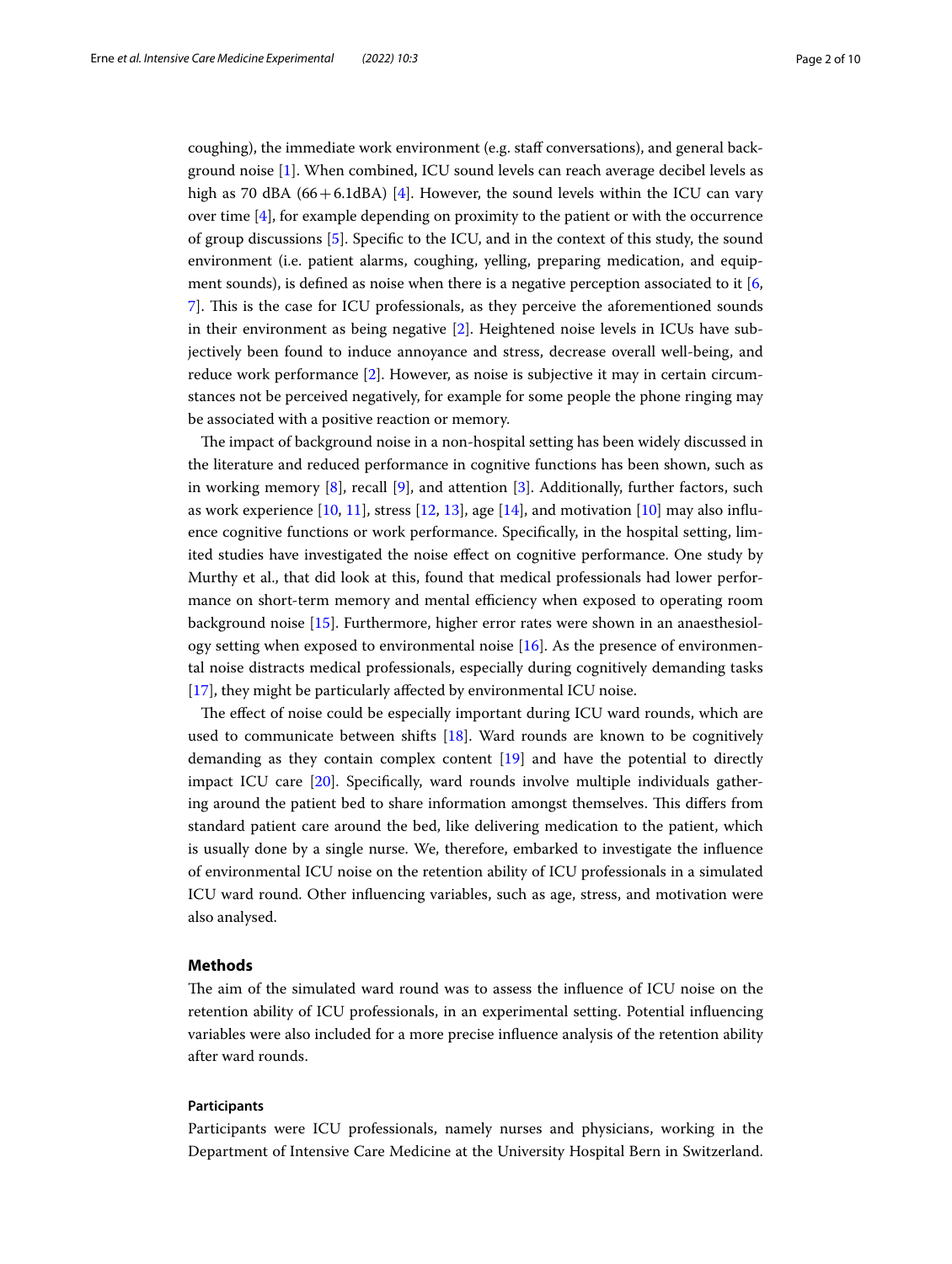They were invited via word-of-mouth during their working shift. Professionals were excluded if any of the following criteria were met, age under 18 years, pre-existing known neurological disorder or auditory impairment, or use of prescribed medication that could alter the level of alertness. Participation was voluntary and all participants signed a written informed consent. The study was approved by the local ethics committee at the University of Bern (No.: 2020-04-00,009). The study was performed in adherence to the Declaration of Helsinki.

## **Procedure**

Tis pilot study took place in a quiet room in the hospital, where a maximum of two ICU professionals could participate at a time. When there was more than one participant at a time, they sat with their backs to each other while wearing noise-cancelling over-ear headphones. Each participant listened to eight diferent audio fles (i.e. eight patient cases presented in a single ICU ward round, for detailed content see Additional fle [1](#page-7-0): S3 and for more audio details see section [Audio Files](#page-3-0)) in a randomised order. Participants were instructed to memorise the content of the ward round as they would during reallife ward rounds. Participants were allowed to take written notes of any information, as if in real-life ward rounds.

All the cases presented in the ward round had two versions, one version included only the speech of the ward round, and the second version included simulated ICU noise in addition to the speech (Speech Condition vs. Noise Condition). The participants then listened to half of the cases in the Speech Condition and the other half in the Noise Condition. The starting condition and the order in which the eight patient cases were presented to the participants were randomised, while the conditions (i.e. Speech Condition vs Noise Condition) were presented alternately. Directly after listening to the eight audio fles, participants' demographics were collected, and the ward round test (for details see section Questionnaires and Additional fle [1](#page-7-0): S3), noise sensitivity, and individual variables (e.g. motivation, concentration) were assessed via questionnaires (Additional fle [1](#page-7-0): S2 and S3).

#### **Audio fles**

Each audio fle contained a simulated ICU ward round case, designed and recorded by an ICU physician (Additional fle [1:](#page-7-0) S1). Audio fles consisted of 301–385 words  $(M=341.4, SD=27.6)$  and were played at a weighted sound pressure level of 70 dB SPL. In the Noise Condition simulated ICU noise was added. The simulated noise was manually constructed by adding diferent ICU sound sources, such as alarms and pagers, to ICU background noise recorded in a real ICU environment. Due to the limited efect of alarms on overall sound levels [\[21](#page-8-20)], the audio fles are based mainly on unintelligible background conversations. The frequency range of simulated noise files were between 50 Hz and 22 kHz, with peaks between 2.2 and 3.4 kHz that resulted from the pagers. Each simulated noise file contained six peaks. The noise was played with a signal-tonoise ratio of − 5 dB SPL so that the speaking voice could be understood in all cases (Additional fle [1](#page-7-0): S4).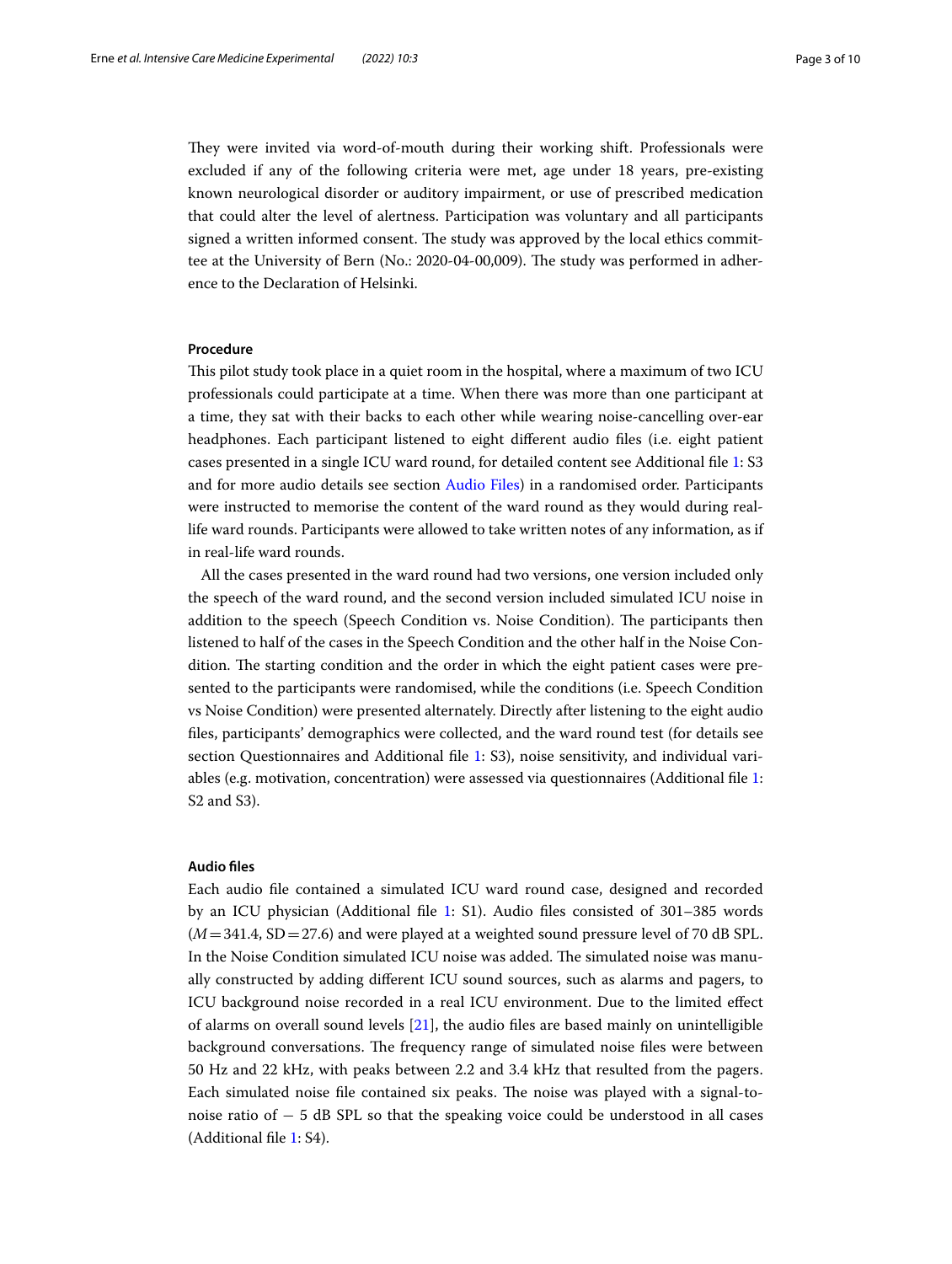## <span id="page-3-0"></span>**Questionnaires**

A self-constructed test of each ward round was assessed using an eight-item free recall questionnaire (Ward round test, Additional fle [1](#page-7-0): S3). During the creation of the test, two ICU professionals rated the importance of each question ("1 not important" to "5 very important") and all questions with a mean rating below 3 were replaced by new questions with higher ratings of importance. The final questions at the end, therefore, included only questions rated as important (rating mean  $\geq$  3), such as current medication, Glasgow Coma Score, reason for being at the ICU, and the state of afairs with the relatives.

Additionally, the Weinstein Noise Sensitivity-Scale (WNS) [[22\]](#page-8-21) which applies a six-point Likert scale (1 "strongly disagree" to 6 "strongly agree"), to rate the individual noise sensitivity in diferent noise situations was used. Questions looking at the individual participant variables (e.g. concentration, motivation) were based on selfreports of the participants, they included direct questions such as "How motivated were you to perform well during the study?" with an answer scale of 0 "very low" to 100 "very high" (for full list of participant variables see Additional fle [1:](#page-7-0) S2).

## **Statistical analysis**

Sample size and statistical power was investigated using Monte Carlo simulations. Five ICU experts tried the ward round test, based on these results, we assumed that if noise was present (Noise Condition) a correct response rate of 50% would be obtained. An improvement of 10% was assumed to be clinically relevant [[23](#page-8-22)]. With these assumptions, a sample size of 50 subjects and an alpha of 5% would provide a statistical power of 89%.

The effect of the Noise versus Speech Conditions in the audio files on the probability of a correct answer was calculated using a logistic mixed model with the controlled random effects of the participant number, patient, and question number. The influencing factors included presence of ICU noise, age, importance of question, stress, monthly working hours, working hours before study participation, noise sensitivity, subjective hearing performance, concentration, concentration in noise environments, energy, motivation, and notes habit. These factors were included as fixed factors in the model calculation.

Fisher's exact test was used to assess if the distribution of the cases (how many times a case was answered in a certain condition) was signifcantly diferent from a random distribution [[24](#page-8-23)]. All calculations were made using the statistical program R-Studio [\[25](#page-8-24)].

## **Results**

A total of 56 ICU professionals (*n*=12 physicians, *n*=44 nursing professionals) participated in the study between May and June 2020. Mean age was  $38.4 \pm 8.40$  years [26; 59] and 17 were male, 38 were female, and 1 was not specified (Table [1\)](#page-4-0).

## **Correct answers per case**

Descriptive analyses showed the percentage of the correct responses given in the ward round test per case. Percent correct answers in the ward round test showed higher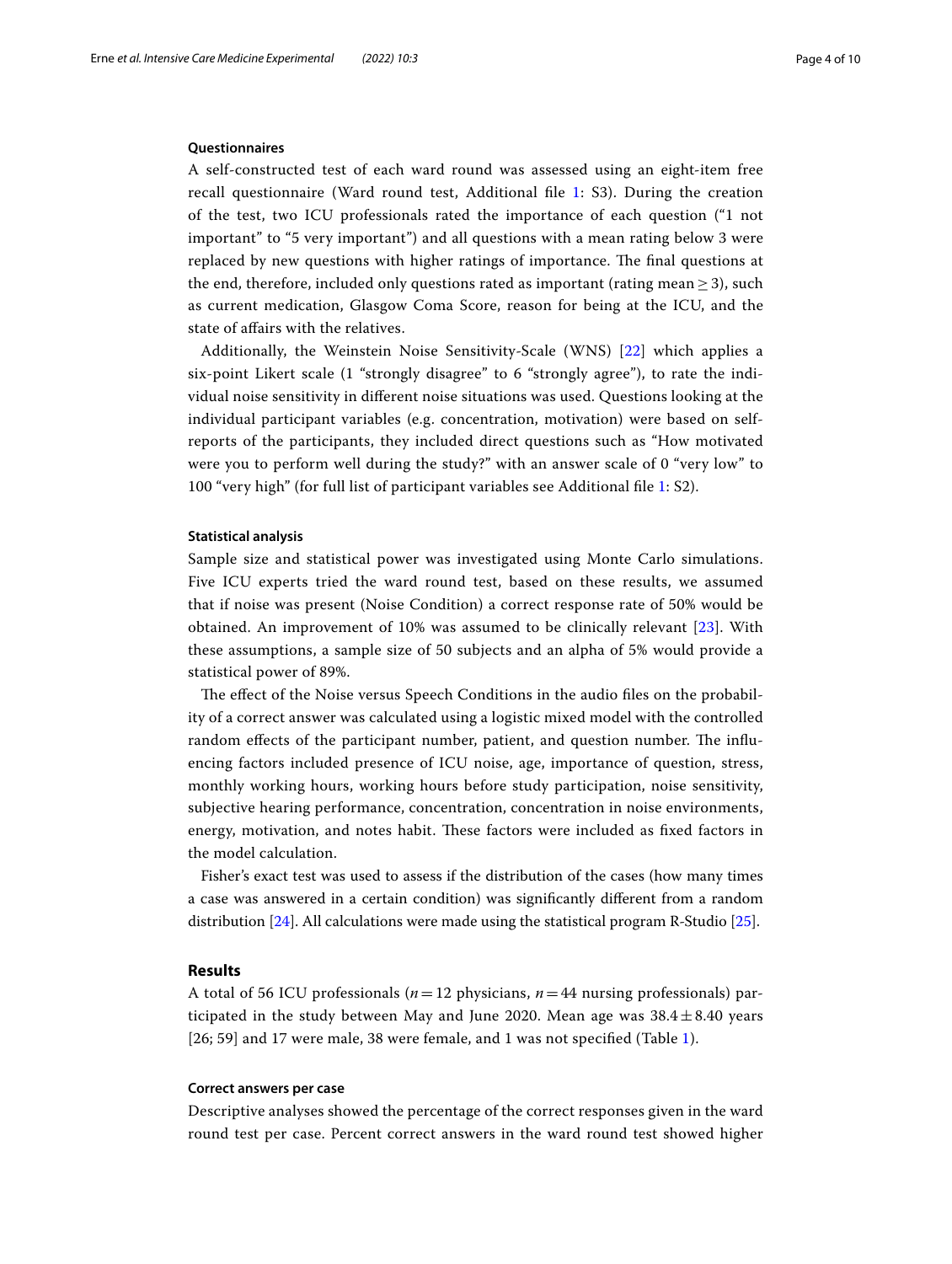## <span id="page-4-0"></span>**Table 1** Participant demographics

| <b>Detailed demographics</b>                                                                   |                                    |  |  |  |
|------------------------------------------------------------------------------------------------|------------------------------------|--|--|--|
| Characteristic                                                                                 | Value                              |  |  |  |
| Work experience as ICU professional, years                                                     | $9.28 \pm 8.46$ , [0.17; 36]       |  |  |  |
| Participants working before participating in the study                                         | 40 (71.4%)                         |  |  |  |
| Mean working time before study participation, hours                                            | $4.79 \pm 2.29$ , [1; 9]           |  |  |  |
| Preferred working environment<br>- Ouiet environment<br>- No preference<br>- Noisy environment | 46 (82.1%)<br>8 (14.3%)<br>2(3.6%) |  |  |  |
| Subjective hearing performance<br>0 "very bad" to 100 "very good"                              | $60.7 + 17.0$                      |  |  |  |

Information was collected after listening to the ward rounds but prior to retention testing (ward round test), mean $\pm$ SD, [min; max], or number of participants *n* (%) are given

| Case           | Noise condition [%] | Speech condition [%] |
|----------------|---------------------|----------------------|
| 1              | 52 $(n=33)$         | 58 $(n=23)$          |
| $\mathcal{P}$  | $54(n=27)$          | $70(n=29)$           |
| 3              | $52(n=28)$          | $56 (n = 28)$        |
| $\overline{4}$ | $69 (n = 29)$       | $68(n=27)$           |
| -5             | $57(n=24)$          | $69(n=32)$           |
| 6              | 61 ( $n = 32$ )     | 59 ( $n = 24$ )      |
| 7              | $57(n=23)$          | $70(n=33)$           |
| 8              | 55 ( $n = 28$ )     | $60(n=28)$           |

<span id="page-4-1"></span>**Table 2** Percent correct answers in the ward round test

Displays correct answers given by the participants (n) per condition and case

retention performance in the Speech Condition in six of the eight patient cases presented during the ward round (Table [2\)](#page-4-1). Due to the randomisation of the order of the cases, the two conditions came up with diferent frequencies. Nevertheless, according to Fisher's exact test for data count there was no case-condition that was signifcantly more or less frequent than others  $(P=0.55)$ .

#### **Noise‑efect on infuencing variables**

In the mixed logistic regression analysis, the Noise Condition led to a decrease of 27% (*P*<0.001, Table [3](#page-5-0)) in the ward round test performance. Moreover, a negative efect for higher age was observed (− 28%, *P*<0.001), more important questions performed better  $(+36%, P<0.001)$ , and higher perceived stress in the past week led to better performance in the ward round test  $(+24\%, P=0.01)$ .

## **Discussion**

Our study showed a considerable decline in performance in the ICU ward round test when background noise was present. Moreover, with advanced age the participants showed more errors in the ward round test, and ward round test questions rated as more important were answered correctly more often. Lastly, more stressed participants had higher test results in the ward round test. The self-perceived noise sensitivity seemed not to afect the ICU ward round test performance.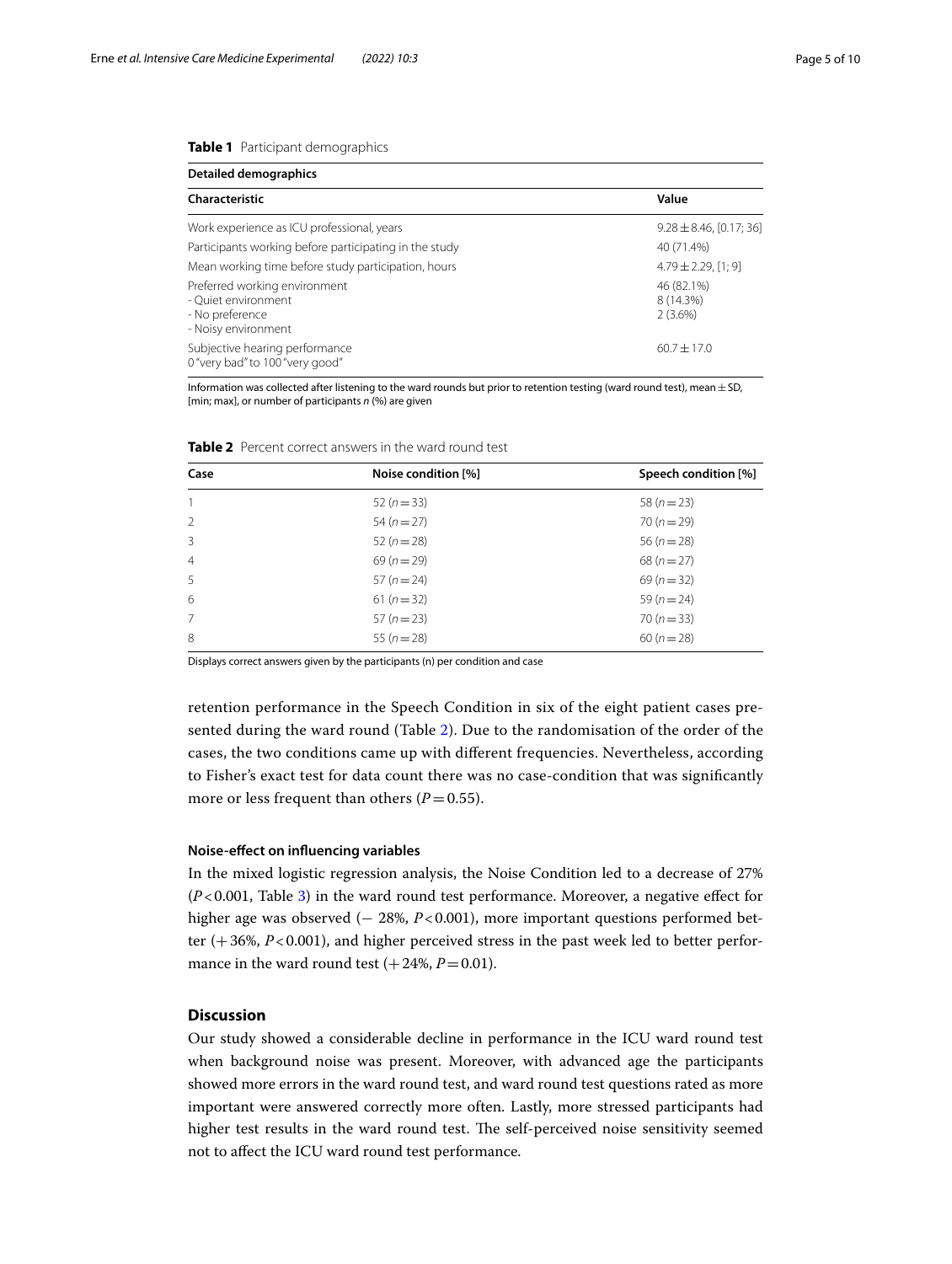|                                          | Odds ratio | 95% CI        | z value | P value |
|------------------------------------------|------------|---------------|---------|---------|
| <b>Noise</b>                             | 0.73       | $0.63 - 0.84$ | $-4.31$ | 0.00    |
| Age                                      | 0.72       | $0.61 - 0.85$ | $-3.99$ | 0.00    |
| Importance of question                   | 1.36       | $1.26 - 1.46$ | 7.80    | 0.00    |
| <b>Stress</b>                            | 1.24       | $1.04 - 1.47$ | 2.47    | 0.01    |
| Monthly working hours                    | 0.99       | $0.82 - 1.19$ | $-0.12$ | 0.91    |
| Working hours before study participation | 0.88       | $0.76 - 1.03$ | $-1.57$ | 0.12    |
| Noise sensitivity (WNS)                  | 0.90       | $0.75 - 1.08$ | $-1.10$ | 0.27    |
| Subjective hearing performance           | 0.95       | $0.82 - 1.11$ | $-0.62$ | 0.54    |
| Concentration                            | 0.88       | $0.72 - 1.09$ | $-1.16$ | 0.25    |
| Concentration in noise environments      | 1.00       | $0.82 - 1.21$ | $-0.05$ | 0.96    |
| Energy                                   | 0.99       | $0.83 - 1.15$ | $-0.06$ | 0.95    |
| Motivation                               | 0.97       | $0.83 - 1.15$ | $-0.32$ | 0.75    |
| Taking notes as in real ward rounds      | 0.77       | $0.57 - 1.05$ | $-1.63$ | 0.10    |

<span id="page-5-0"></span>**Table 3** Complete performance estimate-based infuencing factors

*WNS* Weinstein noise sensitivity-scale

The ICU professionals in this study showed a 27% reduction in retention performance in the ward round test during the Noise Condition. This is consistent with literature from outside the hospital, regarding the impact of environmental noise on memory retrieval performance [[9,](#page-8-8) [26](#page-8-25), [27](#page-8-26)]. Additionally, the result is supported by fndings which show that noise leads to higher error rates and decreases mental efficiency and shortterm memory in a medical context [[15,](#page-8-14) [16\]](#page-8-15). Unfortunately, many of the past studies did not measure the performance with real daily work exercises. Therefore, we deliberately aimed to mimic a real ICU ward round, including allowing participants' to take notes. Note taking is known to have a positive efect on deeper information processing [[28](#page-8-27)] and should, therefore, lead to better results in retention tests. However, as the participants performed worse in the ward round test, even if they took notes and used them to answer the task-related questions, this supports the fnding that noise has a strong negative efect on retention. As the performance of medical professionals is essential for good medical care [\[20](#page-8-19)], noise reduction during ward rounds is recommended to increase patient safety.

Our study showed a negative efect of age on the ward round test performance. Tis is in line with literature which confrms that older people make more long-term selective attention and concentration errors [\[29\]](#page-9-0). Moreover, age-related functional brain changes may lead to a reduction of different memory functions [[30–](#page-9-1)[32](#page-9-2)]. Therefore, our fndings regarding age are not surprising, however, other aspects, such as compensating strategies [\[33\]](#page-9-3), or individual variables such as test anxiety [\[34](#page-9-4)] may be related to performance in age and were not taken into account. Another possible explanation might be the reduced capabilities of distinguishing background sounds with increasing age [\[35](#page-9-5)]. As hearing performance was not objectively assessed in this study, the question of agerelated performance may be an interesting topic for future investigation.

This study only included questions subjectively rated as important. However, from these questions, those with a higher score of importance were more often answered correctly by the ICU professionals. This may occur due to learning effects due to repeating test questions [[36](#page-9-6)]. ICU professionals respond daily to routine questions, which they inevitably have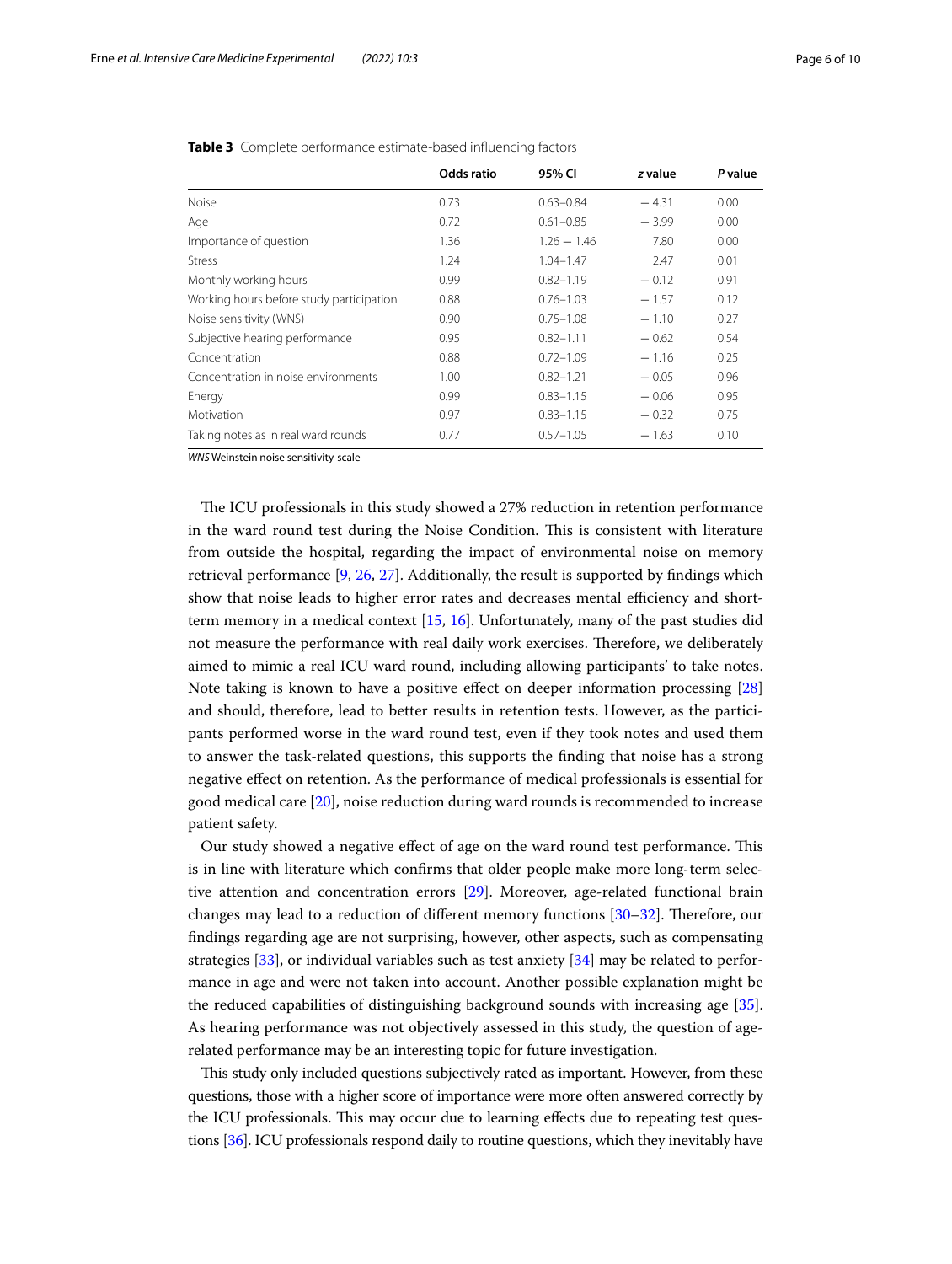to be able to answer after ward rounds during their work routine. In this way, certain questions may have been answered correctly more often due to their importance and appearance in daily, real-life, ward rounds.

Our study also showed better retention results in ICU professionals experiencing more stress in the past seven days. The effect of stress on performance remains conflicting in the literature [\[37\]](#page-9-7). On the one hand, an immediate stress reaction induced via glucocorticoids can enhance memory retrieval and consolidation [[12](#page-8-11)], however on the other hand, studies have also found impaired memory retrieval under stress [[13](#page-8-12)]. Therefore, further research is needed to understand the full efect of stress on the retrieval performance of ICU professionals.

The self-reported noise sensitivity of the participants showed no effect on the ward round test, which is not in line with most of the literature [\[38,](#page-9-8) [39\]](#page-9-9). A possible explanation for this discrepancy might be that ICU staff becomes less sensitive to ICU alarms over time [[40](#page-9-10)], which may lead to less ICU background noise-induced distraction. Some literature, such as Ljungberg and Neely support our fnding, as they found that noise sensitivity was not a relevant factor in an attention task [[41](#page-9-11)]. Another reason might be that our study did not had enough power to find an effect of self-reported noise sensitivity. Therefore, the relevance of noise sensitivity of cognitive functions remains controversial and needs further investigations with studies where the sample sizes are powered to this hypothesis.

Our study had some limitations that include the monocentric study design which may limit external validity [\[42\]](#page-9-12). However, most hospitals do provide information and lead discussions at the ICU bed, which may be influenced by noise. Therefore, this is an organisational aspect to be considered in the structural layout of future ICUs, in order to permit ward rounds to be conducted at a distance from the patient bed. Additionally, hospitals which conduct ward rounds in this way could consider adapting how they manage the transfer of information.

Because noise is a factor which, from the hospital side, can be adjusted, this pilot study focused on the noise infuence on memory retrieval of ICU professionals. However, we measured superfcially other aspects (screening), which were found to be important, too. In further studies, however, a deeper focus on these aspects is necessary. Especially, the inclusion of other memory tasks might lead to complementary results.

Moreover, due to the investigatory nature of a pilot study ICU professionals were grouped in this frst analysis, however, future work would need to diferentiate between these two groups.

Finally, absence of real patients in the experimental setting could be a limitation. On the one hand, the presence of patients may be important, because they could support the memorisation of information as it is being received both visually and auditory  $[43]$ , on the other hand, distractions during the ward round because of interaction with the patient, might also have a negative impact  $[44]$ . Therefore, the retention in real ward rounds should be investigated in future studies.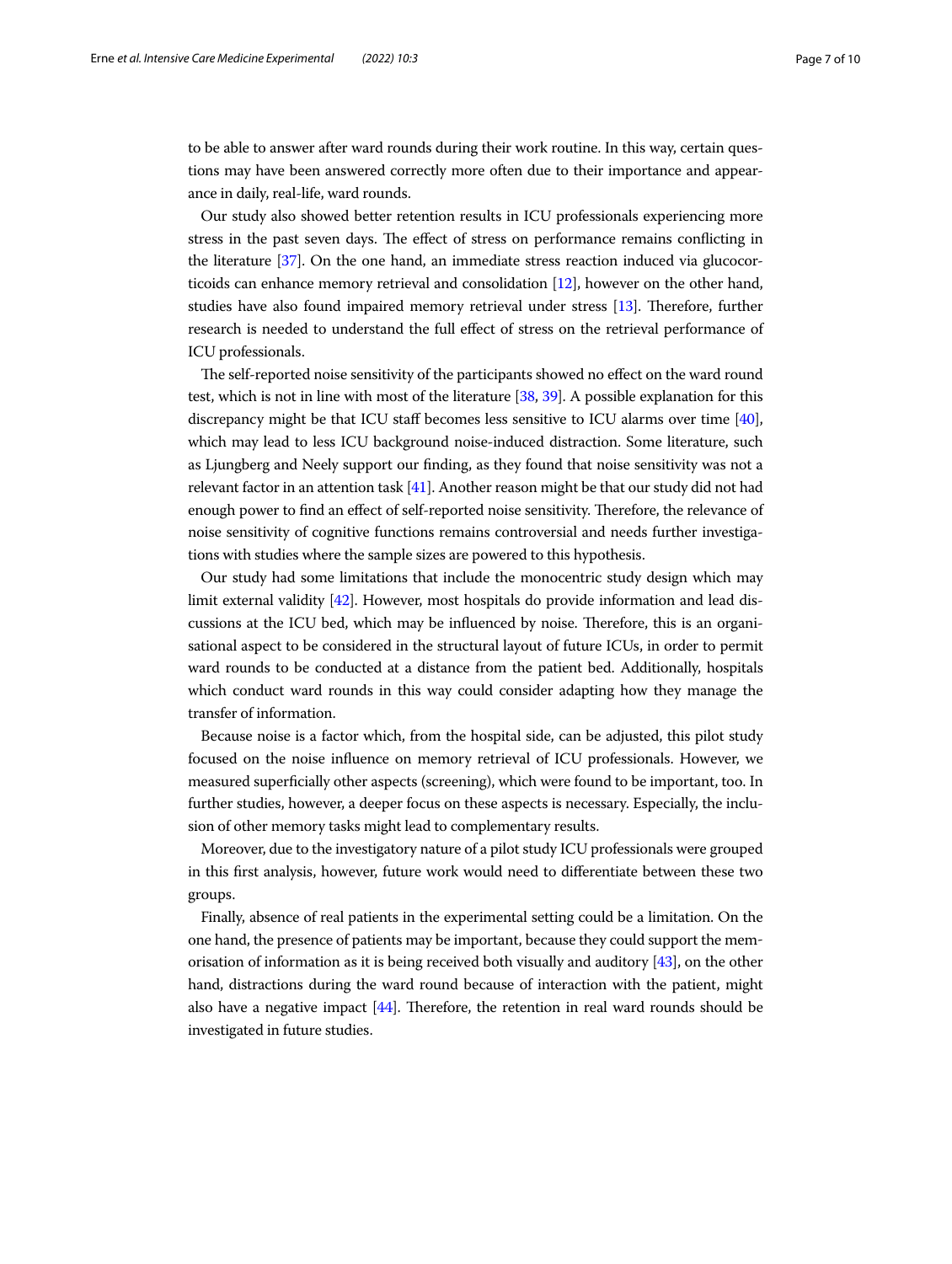## **Conclusions**

Environmental noise in the ICU during ward rounds negatively infuences retention of ICU professionals. Our data lend to the fact that reducing noise, e.g. by means of targeted interventions, should be investigated. Ideally these interventions will target age, stress, and the infuence of important questions.

## **Take home message**

- 1. Environmental ICU noise reduced retention in ICU professionals by about 27%.
- 2. Younger age, importance of information, and stress level positively infuenced the retention performance of ICU professionals.

#### **Abbreviations**

ICU: Intensive Care Unit; dBA: Decibel (A-weighted); dB SPL: Decibel sound pressure level; WNS: Weinstein Noise Sensitivity-Scale.

#### **Supplementary Information**

The online version contains supplementary material available at [https://doi.org/10.1186/s40635-022-00430-1.](https://doi.org/10.1186/s40635-022-00430-1)

<span id="page-7-0"></span>**Additional fle 1. Part 1**. Cases. **Part 2**. Full Demographic Questionnaire. **Part 3**. Ward round questionnaire. **Part 4**. Audio fles.

#### **Acknowledgements**

Lukas Bütikofer, PhD, CTU Bern.

#### **Authors' contributions**

KE, SEJK, ACN, SMG, BZ, TF, MMJ, JCS, FWM, SMJ, and TN were all involved in the study design, protocol development, and writing of the proposal. KE, SEJK, ACN, SMG, BZ, TF, MMJ, JCS, FWM, SMJ, and TN were all involved in writing the fnal manuscript. KE, SEJK, BZ, and MMJ collected and managed the data. SEJK, and KE analysed the data. KE, SEJK, ACN, and SMG interpreted the data. All authors read and approved the fnal manuscript.

#### **Funding**

This research did not receive any specifc grant from funding agencies in the public, commercial, or not-for-proft sectors.

#### **Availability of data and materials**

The dataset used and analysed during the current study are available on reasonable request.

#### **Declarations**

#### **Ethics approval and consent to participate**

The study was carried out following the latest version of the Declaration of Helsinki and approved by the Ethics Commission of the Faculty of Human Science, University of Bern.

#### **Consent for publication**

Not applicable.

#### **Competing interests**

Full departmental disclosure: KE, BZ, JCS, and MMJ report grants from Orion Pharma, Abbott Nutrition International, B. Braun Medical AG, CSEM AG, Edwards Lifesciences Services GmbH, Kenta Biotech Ltd, Maquet Critical Care AB, Omnicare Clinical Research AG, Nestle, Pierre Fabre Pharma AG, Pfzer, Bard Medica S.A., Abbott AG, Anandic Medical Systems, Pan Gas AG Healthcare, Bracco, Hamilton Medical AG, Fresenius Kabi, Getinge Group Maquet AG, Dräger AG, Telefex Medical GmbH, Glaxo Smith Kline, Merck Sharp and Dohme AG, Eli Lilly and Company, Baxter, Astellas, Astra Zeneca, CSL Behring, Novartis, Covidien, Hemotune, Phagenesis, Philips Medical, Prolong Pharmaceuticals, and Nycomed outside the submit‑ ted work. The money received was paid into departmental funds. No personal fnancial gain applied. SEJK, ACN, SMG, TF, FWM, and TN declare no confict of interest.

#### **Author details**

<sup>1</sup>Gerontechnology and Rehabilitation Group, University of Bern, Murtenstrasse 50, 3008 Bern, Switzerland. <sup>2</sup>Department of Intensive Care Medicine, Inselspital, Bern University Hospital, University of Bern, Bern, Switzerland. <sup>3</sup>Department of Cognitive Psychology, Perception and Research Methods, University of Bern, Bern, Switzerland. 4 ARTORG Center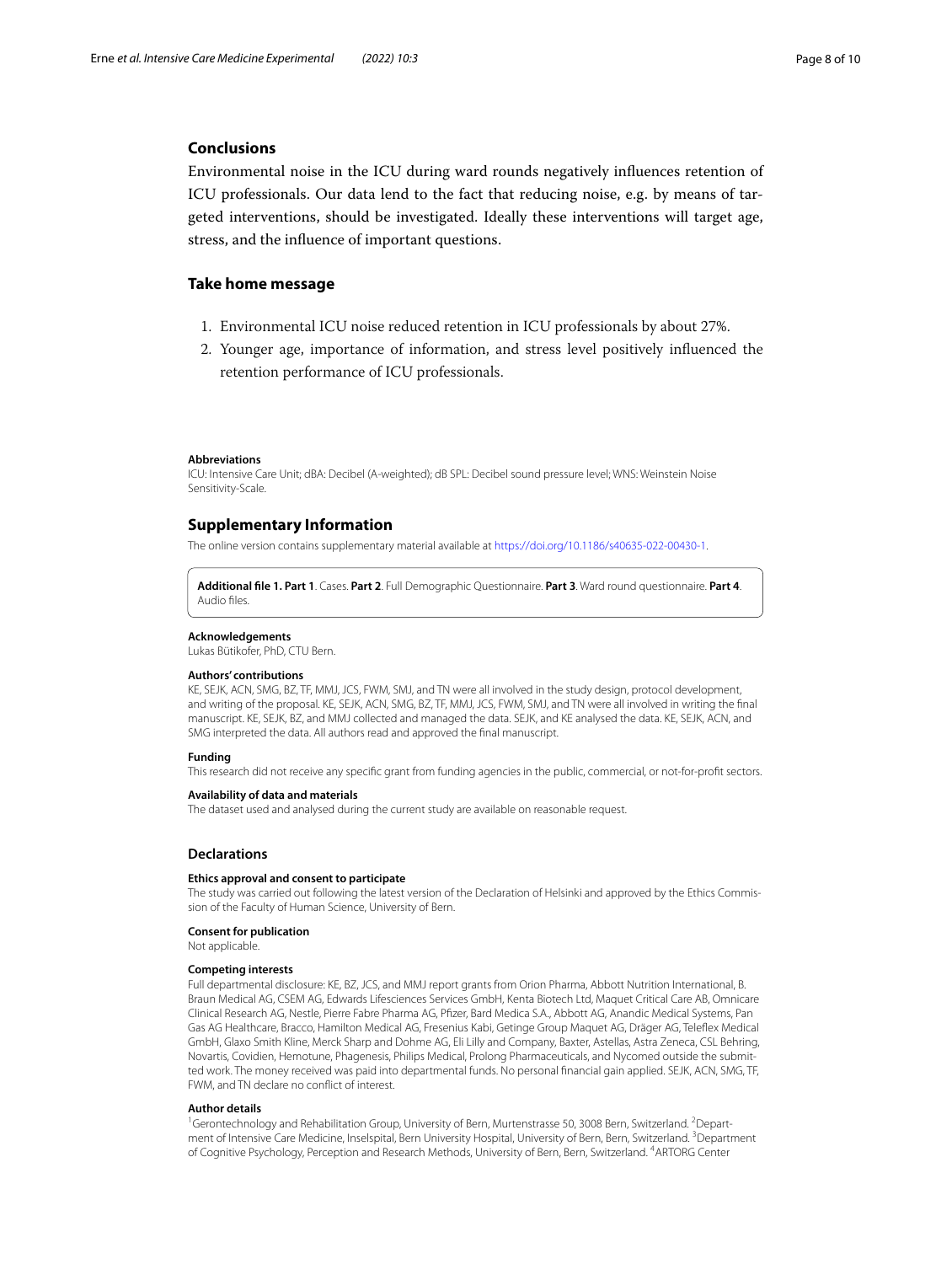for Biomedical Engineering Research, University of Bern, Bern, Switzerland. <sup>5</sup>Department of Neurology, Inselspital, Bern University Hospital, University of Bern, Bern, Switzerland. <sup>6</sup>Institute of Nursing Science (INS), Department of Public Health (DPH), Faculty of Medicine, University of Basel, Basel, Switzerland.

Received: 8 October 2021 Accepted: 6 January 2022 Published online: 28 January 2022

#### **References**

- <span id="page-8-0"></span>1. Kam PCA, Kam AC, Thompson JF (1994) Noise pollution in the anaesthetic and intensive care environment. Anaesthesia 49:982–986.<https://doi.org/10.1111/j.1365-2044.1994.tb04319.x>
- <span id="page-8-1"></span>Schmidt N, Gerber SM, Zante B et al (2020) Effects of intensive care unit ambient sounds on healthcare professionals: results of an online survey and noise exposure in an experimental setting. Intensive Care Med Exp. [https://doi.](https://doi.org/10.1186/s40635-020-00321-3) [org/10.1186/s40635-020-00321-3](https://doi.org/10.1186/s40635-020-00321-3)
- <span id="page-8-2"></span>3. Golmohammadi R, Darvishi E, Faradmal J et al (2020) Attention and short-term memory during occupational noise exposure considering task difficulty. Appl Acoust.<https://doi.org/10.1016/j.apacoust.2019.107065>
- <span id="page-8-3"></span>4. Scquizzato T, Gazzato A, Landoni G, Zangrillo A (2020) Assessment of noise levels in the intensive care unit using Apple Watch. Crit Care.<https://doi.org/10.1186/s13054-020-02852-3>
- <span id="page-8-4"></span>5. Darbyshire JL, Müller-Trapet M, Cheer J et al (2019) Mapping sources of noise in an intensive care unit. Anaesthesia. <https://doi.org/10.1111/anae.14690>
- <span id="page-8-5"></span>6. Basner M, Clark C, Hansell A et al (2017) Aviation noise impacts: state of the science. Noise Health 19:41–50. [https://](https://doi.org/10.4103/nah.NAH_104_16) [doi.org/10.4103/nah.NAH\\_104\\_16](https://doi.org/10.4103/nah.NAH_104_16)
- <span id="page-8-6"></span>7. Beutel ME, Jünger C, Klein EM et al (2016) Noise annoyance is associated with depression and anxiety in the general population- the contribution of aircraft noise. PLoS ONE 11:e0155357. <https://doi.org/10.1371/journal.pone.0155357>
- <span id="page-8-7"></span>8. Wright BAL, Peters ER, Ettinger U et al (2016) Moderators of noise-induced cognitive change in healthy adults. Noise Health.<https://doi.org/10.4103/1463-1741.181995>
- <span id="page-8-8"></span>9. Hygge S, Boman E, Enmarker I (2003) The effects of road traffic noise and meaningful irrelevant speech on different memory systems. Scand J Psychol.<https://doi.org/10.1111/1467-9450.00316>
- <span id="page-8-9"></span>10. Rozi A, Sunarsi D (2020) The infuence of motivation and work experience on employee performance at PT. Yamaha Saka Motor in South Tangerang. J Off 5:65.<https://doi.org/10.26858/jo.v5i2.13378>
- <span id="page-8-10"></span>11. Brewster PWH, Melrose RJ, Marquine MJ et al (2014) Life experience and demographic influences on cognitive function in older adults. Neuropsychology 28:846–858. <https://doi.org/10.1037/neu0000098>
- <span id="page-8-11"></span>12. Roozendaal B (2002) Stress and memory: opposing efects of glucocorticoids on memory consolidation and memory retrieval. Neurobiol Learn Mem 78:578–595.<https://doi.org/10.1006/nlme.2002.4080>
- <span id="page-8-12"></span>13. Kuhlmann S (2005) Impaired memory retrieval after psychosocial stress in healthy young men. J Neurosci 25:2977– 2982.<https://doi.org/10.1523/JNEUROSCI.5139-04.2005>
- <span id="page-8-13"></span>14. Li LW, Ding D, Wu B, Dong X (2017) Change of cognitive function in U.S. Chinese older adults: a population-based study. J Gerontol Ser A 72:S5–S10.<https://doi.org/10.1093/gerona/glx004>
- <span id="page-8-14"></span>15. Murthy VSSN, Malhotra SK, Bala I, Raghunathan M (1995) Detrimental efects of noise on anaesthetists. Can J Anaesth.<https://doi.org/10.1007/BF03011878>
- <span id="page-8-15"></span>16. Stevenson RA, Schlesinger JJ, Wallace MT (2013) Effects of divided attention and operating room noise on perception of pulse oximeter pitch changes. Anesthesiology 118:376–381. [https://doi.org/10.1097/ALN.0b013e3182](https://doi.org/10.1097/ALN.0b013e31827d417b) [7d417b](https://doi.org/10.1097/ALN.0b013e31827d417b)
- <span id="page-8-16"></span>17. Keller S, Tschan F, Semmer NK et al (2018) Noise in the operating room distracts members of the surgical team. An observational study. World J Surg.<https://doi.org/10.1007/s00268-018-4730-7>
- <span id="page-8-17"></span>18. Chapman KB (2009) Improving communication among nurses, patients, and physicians. Am J Nurs. [https://doi.org/](https://doi.org/10.1097/01.NAJ.0000362013.53342.17) [10.1097/01.NAJ.0000362013.53342.17](https://doi.org/10.1097/01.NAJ.0000362013.53342.17)
- <span id="page-8-18"></span>19. Weber H, Stöckli M, Nübling M, Langewitz WA (2007) Communication during ward rounds in internal medicine. An analysis of patient-nurse-physician interactions using RIAS. Patient Educ Couns. [https://doi.org/10.1016/j.pec.2007.](https://doi.org/10.1016/j.pec.2007.04.011) [04.011](https://doi.org/10.1016/j.pec.2007.04.011)
- <span id="page-8-19"></span>20. Shankar PS (2013) Ward rounds in medicine. RGUHS J Med Sci 3:135–137
- <span id="page-8-20"></span>21. Vreman J, van Loon LM, van den Biggelaar W, van der Hoeven JG, Lemson J, van den Boogaard M (2020) Contribution of alarm noise to average sound pressure levels in the ICU: An observational cross-sectional study. Intensive Crit Care Nurs 61:102901. <https://doi.org/10.1016/j.iccn.2020.102901>
- <span id="page-8-21"></span>22. Zimmer K, Ellermeier W (1997) A German version of Weinstein's noise sensitivity scale. Z Für Lärmbekämpfung 44:107–109
- <span id="page-8-22"></span>23. Renz T, Leistner P, Liebl A (2018) Auditory distraction by speech: Sound masking with speech-shaped stationary noise outperforms – 5 dB per octave shaped noise. J Acoust Soc Am.<https://doi.org/10.1121/1.5027765>
- <span id="page-8-23"></span>24. Patefield WM (1981) Algorithm AS 159: an efficient method of generating random R  $\times$  C tables with given row and column totals. Appl Stat 30:91. <https://doi.org/10.2307/2346669>
- <span id="page-8-24"></span>25. RStudio Team (2019) R: a language and environment for statistical computing. R Foundation for Statistical Computing, Vienna
- <span id="page-8-25"></span>26. Kjellberg A, Ljung R, Hallman D (2008) Recall of words heard in noise. Appl Cogn Psychol 22:1088–1098. [https://doi.](https://doi.org/10.1002/acp.1422) [org/10.1002/acp.1422](https://doi.org/10.1002/acp.1422)
- <span id="page-8-26"></span>27. Lee PJ, Jeon JY (2013) Relating traffic, construction, and ventilation noise to cognitive performances and subjective perceptions. J Acoust Soc Am 134:2765–2772. <https://doi.org/10.1121/1.4818776>
- <span id="page-8-27"></span>28. Jansen RS, Lakens D, IJsselsteijn WA, (2017) An integrative review of the cognitive costs and benefts of note-taking. Educ Res Rev 22:223–233. <https://doi.org/10.1016/j.edurev.2017.10.001>